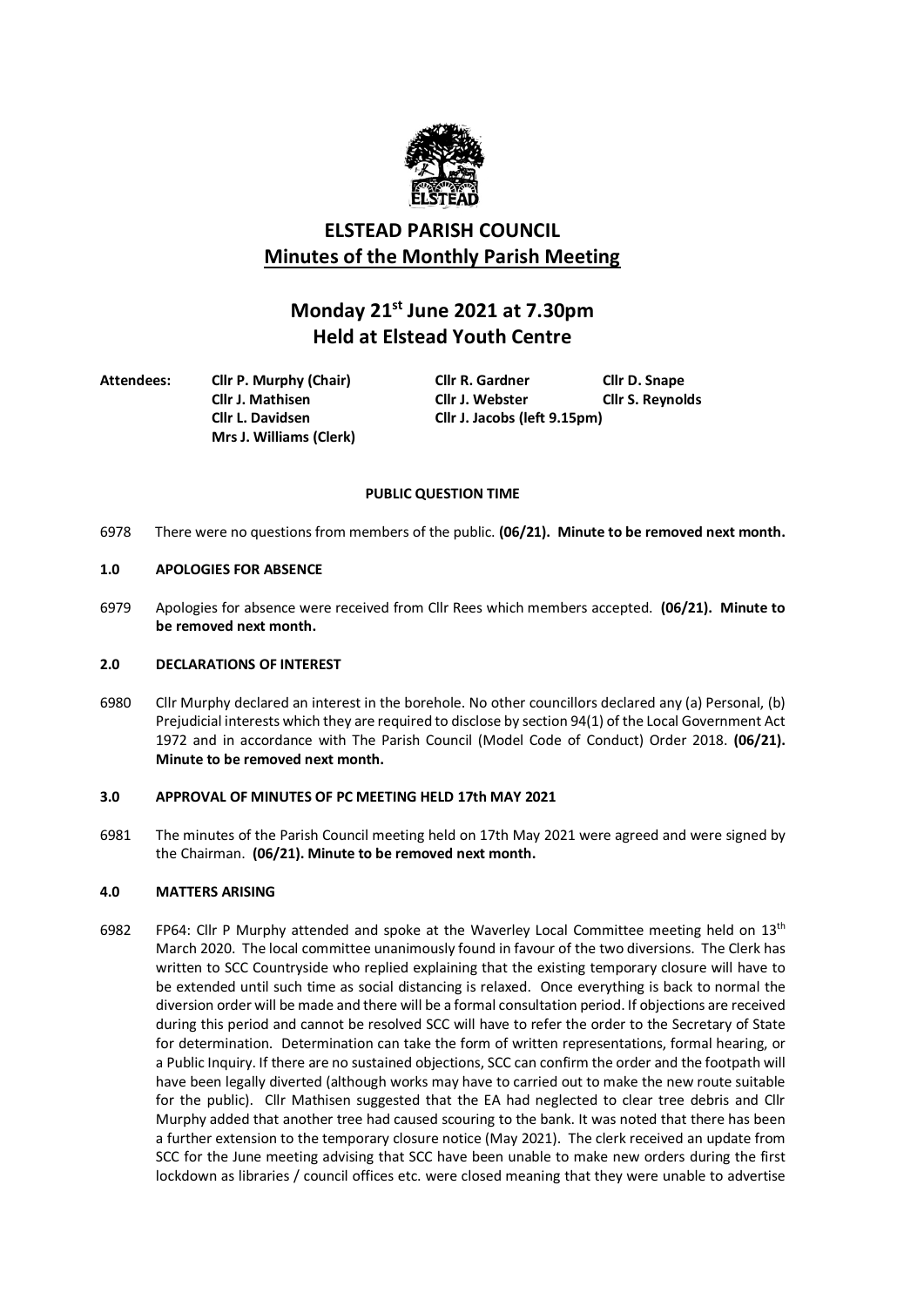and display the orders correctly. SCC have found ways around that now, but we have been extremely busy as well as short staffed but SCC expect to start work on this within the next 2 weeks. The clerk has established that the overgrown vegetation along FP64 & FP65 is due to be cut by contractors by 25th June. Cllr Reynolds to check that the work has been undertaken. **(06/21)**.

- 6314 Website Admin: The clerk to ask Mrs Davidsen if she can provide Cllr Reynolds with a virtual online training session. **(07/20)**
- 6983 Chevrons by Elstead Bridge: the clerk noted that chevrons have been adhered to Elstead bridge rather than the large chevron sign being replaced. There is a partially damaged pole in front of Withybridge House where the former chevron has been located. The clerk has advised SCC and asked for it to be removed and/or the chevron sign to be replaced. **(06/21).**
- 6984 Village Green and Church Green Lease: The Heads of Terms as well as the maps of the area were circulated to councillors who agreed that the PC should proceed and renew its lease of these two areas. WBC legal department forwarded a new lease for the PC to consider. The revised lease would impose obligations on the Parish Council and not on WBC and for that reason the PC agreed it was not prepared to agree to these terms. Councillors agreed that the best course of action would be for WBC to transfer the title of the land to the PC and this is in line with WBC's policy of transferring assets. The clerk responded to WBC on these points and the initial response from WBC to this proposal was favourable. The clerk has followed this up before the April meeting but there is no update. Councillors agreed that the PC would no longer seek to ask WBC to transfer to Elstead PC the title for the land at Westbrook Hill. The clerk has followed this up but there has been no response from WBC. **(06/21)**.
- 6865 The Thursley Road Rec does not appear to be registered. Wellers Hedley, lawyers for Elstead PC have drafted the registration application and the clerk and Cllr Murphy have both signed Statements of Truth which have been returned to Wellers Hedleys. Wellers Hedleys have advised that the process of registering might take between two to six months. **(05/21).**
- 6985 FP61: The Clerk, Mrs Davidsen, Cllrs J and D Else and Cllr Harmer met on site with Mr R. Cooper (RC) SCC and discussed the safety concerns about the proposed route and the fact that this was a circuitous route to the centre of the village. An alternative suggestion of upgrading FP61 was discussed and agreed. Cllr Murphy noted that he had established that Thakeham have contributed £25k towards the upgrade cost of FP61. The route is 340m in length. Essex CC estimate that 340m of resurfacing would cost £153k. As a point of comparison the clerk ascertained that the resurfacing work outside the Spar cost £18k. Cllr Murphy noted that there are 2 x poles and 1 x fire hydrant along FP61 which would need to be moved at extra cost. Cllr Murphy to share with Cllr Harmer and the Head of Internal Audit at SCC. The clerk and Cllr Murphy followed up progress on this matter. They were advised that the WMP part will be completed imminently but the section beyond the wooden bridge cannot be done at the moment as the owner is not in agreement. This is very unfortunate as this was one of the planning conditions that was discharged. Cllr Harmer noted that the land owner is not allowed to stop this process and Cllr Harmer agreed to refer this matter to the legal officer for this area. Further works are due but have been delayed as a result of staff shortage. SCC to negotiate the surface material with the landowner. **(06/21).**
- 6986 Bus route outside Water meadow Place: RC (SCC) had sent prospective plans of where the bus stop would stop outside of Water meadow Place. Cllr Davidsen, Mrs Davidsen and the clerk visited the site as they were concerned about the proposed location of the bus stop as passengers travel from Shackleford towards the triangle. The proposed location would mean that passengers would need to wait on, or alight onto a narrow verge (as there is no pavement on that side) with a steep drop behind it. This was of particular concern for children coming home on the school bus. Alternative drop off points at either end of Water Meadow place were proposed as being safer alternatives. The clerk has responded to RC on these points and has responded again following a follow up email from RC. The clerk has contacted RC for an update prior to the May meeting and he has responded explaining that the SCC Passenger Transport team have looked into the feasibility of this but advised that as the roads in the development itself are unadopted and not built to facilitate passage of a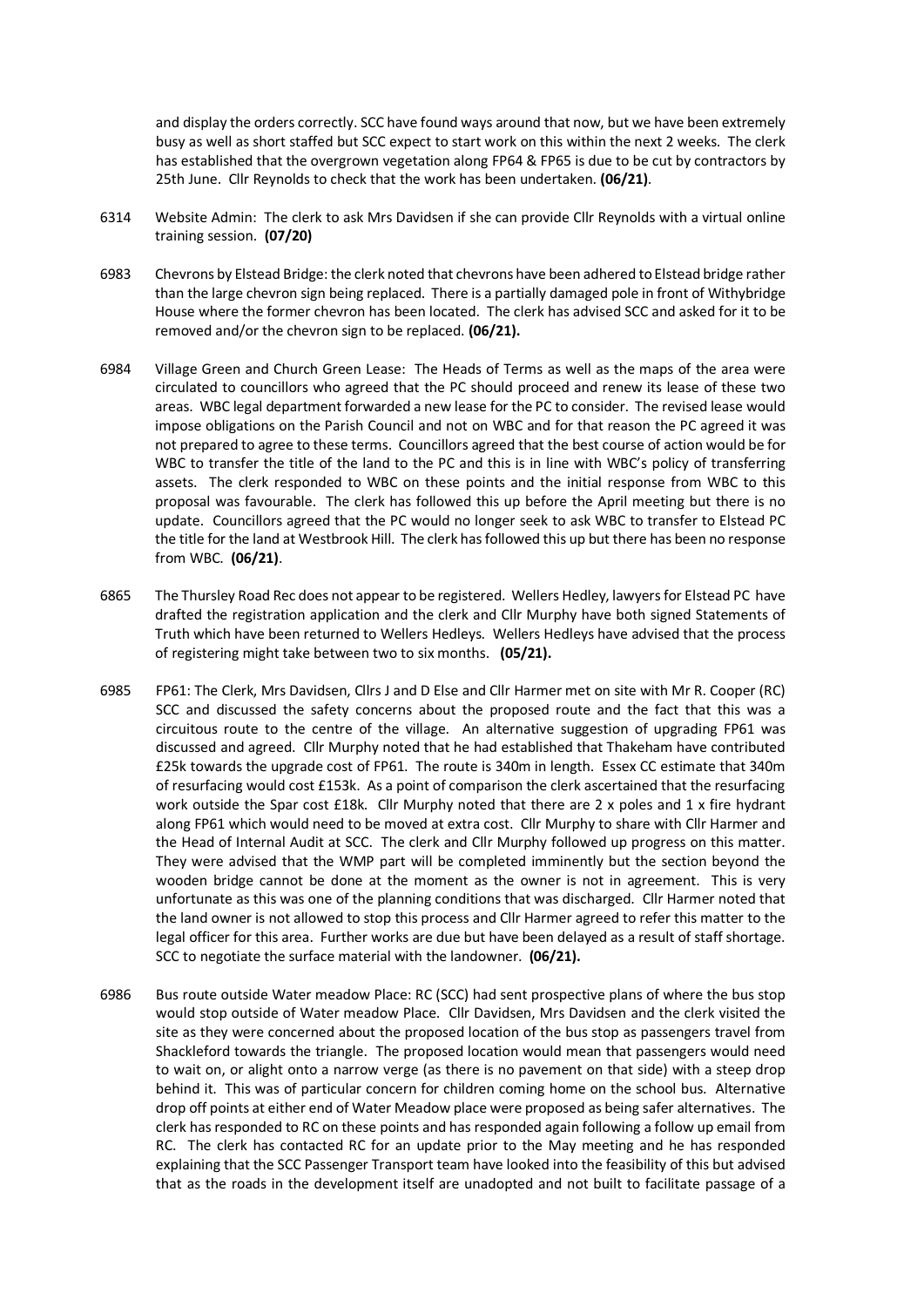conventional bus, it will not be feasible to locate the bus services within the site. SCC will therefore need to progress with the provision of a pair of formal bus stops on Shackleford Road, as per the original S106 agreement. There was no update for the June meeting and the clerk to find out where SCC deem the safe drop off/pick up point to be. **(06/21)**.

- 6987 LAP at Water Meadow Place (WMP): The proposed area is very small and sits on a steep slope at the bottom of which is a deep culvert. The LAP is considerably smaller than guidelines state. There has been considered correspondence over this matter with Clarion, WBC and Planning Enforcement for the past year. A meeting was held at Water Meadow Place and was attended by Cllrs Murphy, Jacobs and D Else as well as Mrs Davidsen, Zac Ellwood (ZE), John Bennet JB), Cllr A Macleod (AM) and the clerk. The objective of the meeting was to discuss the absence of a LAP/LEAP and the failure to implement the SANG. Councillor Macleod recognised that the play area provision was both inadequate and unsuitable. ZE proposed that he would write to Clarion and Thakeham to seek a meeting to discuss this matter. ZE did accept that WBC had likely made a mistake when they had discharged the condition. The clerk and Cllr Murphy have written several times to asked ZE asking if he has arranged a meeting with Clarion, Thakeham, EPC and WBC. A meeting was finally held on 5<sup>th</sup> February 2021 at which the developer expressly asked that the PC should not be invited and WBC agreed to this request. Following the meeting Cllr Murphy and the clerk have asked several times for a copy of the meeting notes but they have been advised that no meeting notes were taken. Cllr Macleod, the portfolio holder, contacted Cllr Murphy by telephone on 14<sup>th</sup> February to advise that the developer would not be prepared to contribute to a play area as all the planning conditions had been discharged. Cllr Murphy advised that it was very regrettable that The Head of Planning was not prepared to provide a written report on the meeting. Cllr J. Else advised that the Parish Council should contact the monitoring officer regarding the lack of transparency. Councillors noted that this was not the first time that WBC planning have missed conditions and sited 1 Anderson Place and Honeypot Antique development as other examples. The clerk has report this to Robin Taylor, Head of Governance. It was understood that there was a possibility of a meeting with senior directors at Thakeham and Clarion and Cllr Else was thanked for his efforts in pursuing this matter with elected colleagues. Prior to the April meeting the PC were contacted There was no further action in this matter other than the PC were contacted by an action group from E Grinstead opposed to a development that Thakeham are involved with. The action group asked for Cllr Murphy to send a letter to the press regarding our experiences of Thakeham. It was agreed that the letter would not be sent to the press yet but Cllr Murphy would make Thakeham aware subject to Cllr Else agreeing that this was the correct approach. A meeting with Thakeham has been arranged for 25.05.2021 and is reported under agenda item 5. **(06/21).**
- 6988 BW69 remedial repairs: The clerk has followed this up on a number of occasions but there has been no response and SCC's target completion date of March 2020 has now slipped. A detailed status report from SCC Countryside had been circulated prior to the December meeting. HG advised that SCC Countryside will use winter 2020/21 to plan the project. HG explained that an HRA is required in order to obtain SSSI consent and SCC were waiting for an officer to complete this. In addition to the update on BW69, SCC Countryside also advised that they had been allocated capital funds to complete work on the cycleway between Elstead and Milford and asked if the Parish Council would like to consider a name for this route. HG advised that this would be completed in the forthcoming fiscal (21/22). HG advised that SSSI permission is required before works can start. Councillors agreed that the best course of action was for Sandford Brook to be cleared and then for the bridleway to be improved. HG advised before the June meeting that they were waiting for NE permission. **(06/21).**
- 6724 Following the Annual Playground Inspection report most remedial repairs were completed w/c 21.09.2020 by Kompan. The clerk has negotiated a credit note and has followed this up as c£800 in credit is still owed. Still to be resolved is the issue of whether the spika (item cannot be lubricated, the whole top needs replacing) and spire net (movement detected by inspector but Kompan state that the item should move) need remedial work. The clerk advised councillors that the cost to tighten the spire net was £1,000 and to replace the top of the spika £810. In view of the issues with the chains Kompan were offering to provide the podium of the spika foc (actual cost £260). The clerk to determine whether this work is needed and will take advice from the next playground inspection.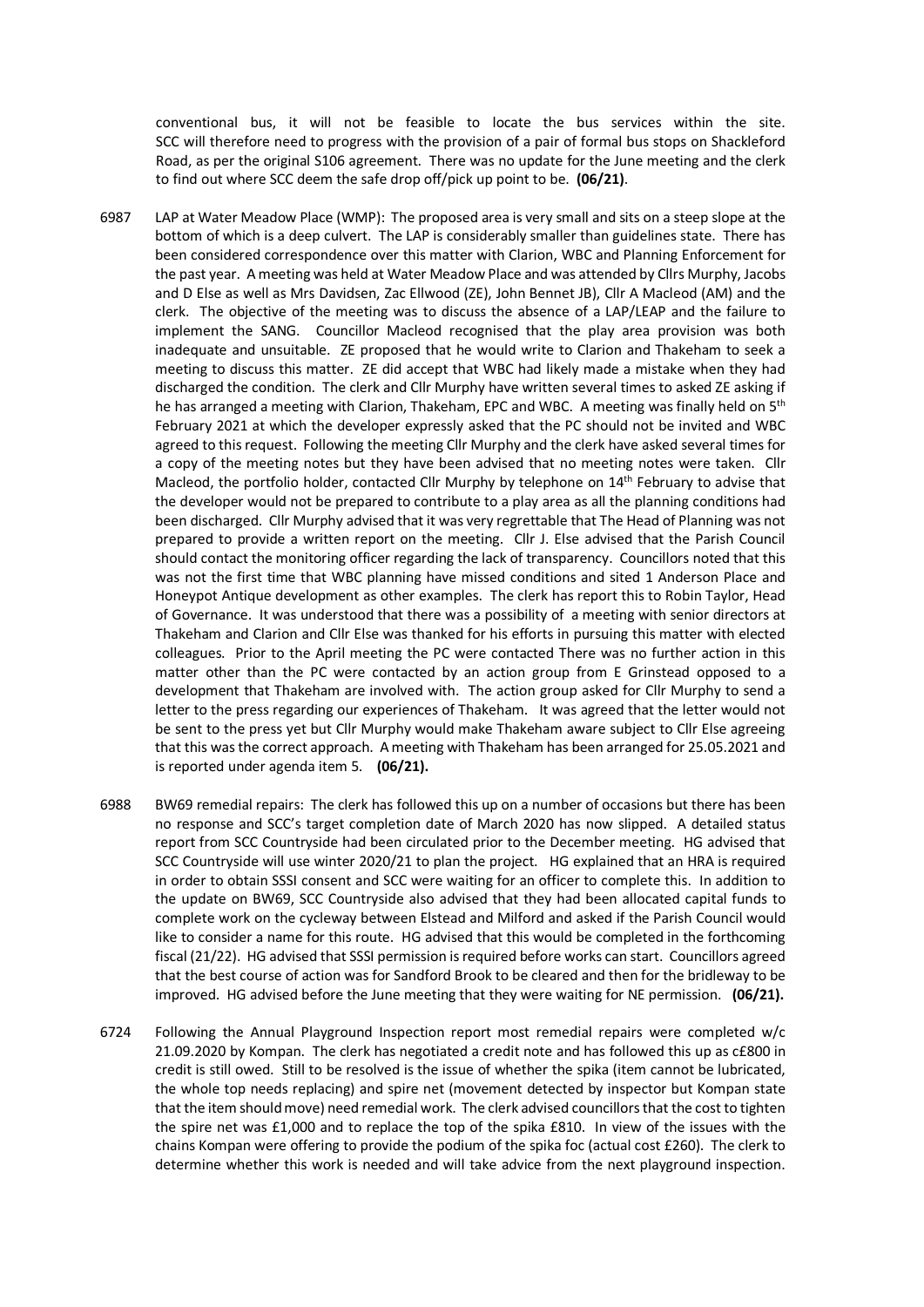The clerk has been unable to arrange for Paintics to do the paintwork and this will probably needed to be deferred until the Spring. **(02/21).**

- 6800 The clerk advised that the quarterly playground was circulated prior to the meeting. There is nothing to report of high risk. The clerk highlighted the point raised about the grass matting and it was agreed that RK would uplift, clean and resettle the tiles. **(03/21).**
- 6989 Springfield flooding: Cllrs Murphy, Mathisen and Rees met with Ian Fowler (IF, SCC), Cllr Harmer, the clerk and a resident in June 2020 to discuss the flooding issue associated with Springfield which impacts Orchard Close and some properties along the Milford Road. The PC wrote a letter to those residents who are affected explaining that SCC would like to send a camera to explore the pipework with a view to resolving the problem. The clerk sent a list of houses who have confirmed that SCC may inspect the pipework on their land to IF who has advised that he requires confirmation that if necessary SCC can dig up the garden to enable SCC to investigate further as and when required. A meeting was held on March 16th 2021 and SCC have advised that funding has been allocated for drainage works in the Springfield area so the PC is optimistic that a solution to this problem will be found. Following a Flood Action Group meeting held on 21.6.2021 a date of 29<sup>th</sup> June 2021 has been agreed to undertake inspection works. Cllrs Rees and AG are contacting residents to secure access to gardens. **(06/21).**
- 6731 Biffa PC Contract: The clerk advised that Biffa are emptying the PC owned bins but they have not invoiced the PC for this work since they took over from Veolia in Autumn 2019. The clerk has chased this on a number of occasions but Biffa advised that they are too busy and not in a position to raise a new contract but will continue to empty the Parish Councils' bins. The PC recognises that from a sustainability perspective it makes sense for a contractor already visiting the village to undertake this work rather than the PC employing an alternative contractor. **(02/21).**
- 6990 The Clerk noted that £18,600 had been moved from the deposit account into the current account as the deposit account was being used for POR donations. The clerk was asked to find another savings account in order to keep these monies separate. The clerk shared interest rates for Lloyds and Shawbrook and it was agreed that an account with Shawbrook offered the best interest. The clerk to open an account and move the POR funds to it. **(06/21)**
- 6934 User Agreements: following the discussion about the public liability cover for Burford Lodge Pavilion there was a lengthy discussion about the need for user agreements with the clerk advocating the need for all commercial users of parish recreational facilities to supply a copy of their insurances and risks assessments. The clerk spoke to Came & Co who advised that it would be preferable to have a user agreement in place and the PC should at the very least have copies of formal users insurance and risk assessments. The clerk to obtain an exemplar user agreement. **(06/21). Minute to be removed after July meeting when it forms an agenda item.**
- 6738 Cllr Mathisen advised that the table tennis table was damaged. The clerk advised that **she** had contacted RK who would try and repair the table with resin. RK is waiting for the weather to improve and will also endeavour rise the ground behind where the players stand. **(02/21).**
- 6991 Cllrs Murphy and Mathisen had attended a site meeting with representatives from Landmarc and the MOD. Landmarc advised that they cannot do any clearance work without input from Natural England (NE) and the Environment Agency (EA). NE accept that water levels are raised and have agreed to a site visit. MoD advised that they are prepared to undertake the work with the authority of NE and EA but are concerned about the effect this may cause further down the stream. Cllr Murphy has pushed both parties to meet with him and Cllr Mathisen on site however NE and EA are not allowed to do this until covid restrictions ease. Cllr Murphy noted that the water level on the common had risen by two foot due to the need to clear Sandford Brook and that this was now a priority as people are having to divert off the track onto the heath which is causing significant damage to an area which has an SSSI designation. Cllr Mathisen has tried to contact HUG representatives for a site meeting and will push gain for a site meeting. **(06/21).**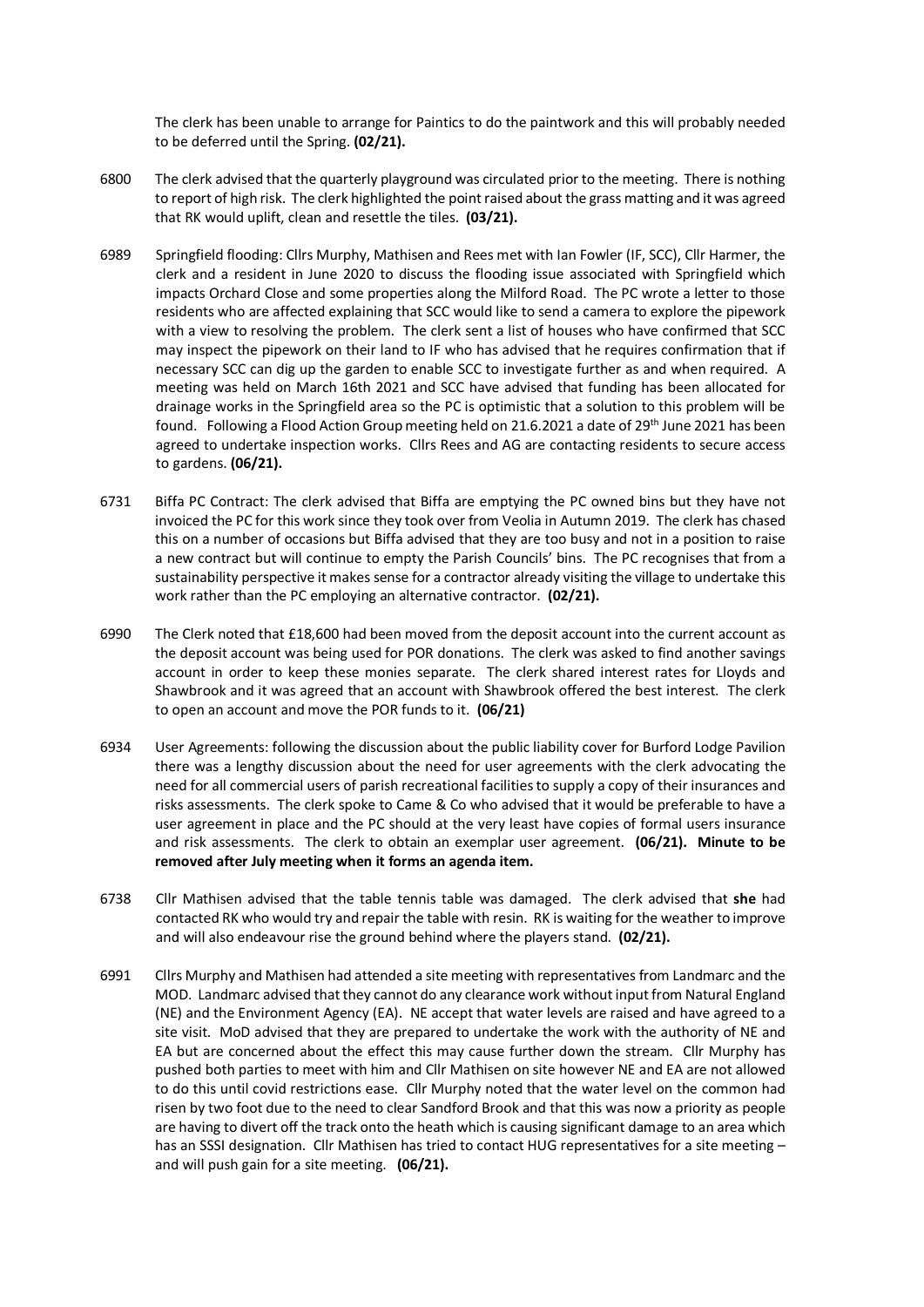- 6872 Cllr Jacobs noted that a number of delivery drivers were being sent down the track opposite the moat as a result of their sat nav. Cllr Jacobs contacted Cllr Harmer who was unable to find a sat nav contact at SCC but who advised he would try again. Cllr Harmer to discuss with Hannah Guttridge whether a footpath sign can be can be secured at the Thursley Road end of the footpath. The clerk advised that the fly tipping has been removed. The clerk contacted HG to ask if barriers could be installed and Cllr Jacobs advised that she did not believe that anyone had vehicular rights along this footpath. HG advised that SCC were short staffed but would contact the landowner at some stage in the future. **(04/21).**
- 6873 Cllr Gardner advised that the majority of Hookley Lane had now been cleaned. The clerk contacted WBC to ask for a road cleaning schedule however WBC have explained that this cannot be shared. The clerk has contacted the Head of Environment to ask why this is the case and has followed this up with Richard Homewood. **(04/21).**
- 6810 Cllr Gardner noted that BW113 which had been improved recently was almost impassable beyond the repaired section. It was noted that much of the common was boggy due to the rainfall and this section would be monitored. Cllr Murphy, the clerk and Sandra Smith met on site and agreed that more posts can be added which would prevent quad bikes entering the common at this point. Since this meeting the PC has been informed that SCC are planning to get contractors to work on sections of the Elstead to Milford cycleway and that this might be an access point for contractors. It was agreed to put the extra bollards on hold. **(04/21)**.
- 6749 A report following the Western Village meeting was circulated in advance of the PC meeting and updates have been added to current minutes. Oher key points covered were: Cllr Murphy reported the blocked culvert on Westbrook Hill outside Milton (the 4 inch pipe is far too small). Adrian Selby asked that any issues should be notified individually to the SCC Highways reporting link by e-mail. In this way they get recorded properly and a response has to be sent. **(02/21)**
- 6992 Elstead-Milford Cycle Route: Hannah Gutteridge (HG) advised that this project would be implemented in the coming year. ClIr Murphy suggested that a site visit for the cycle route should be arranged when Covid restrictions permit. HG confirmed that she would send the PC a plan of the route first, and then arrange a site visit. In a previous meeting councillors were advised that The PC could suggest names or the cycle route. The clerk has contacted the Witley clerk. The clerk and Clr Murphy noted that the cycle way had been awarded £150,000 in CIL funding. The clerk to ask HG again for the proposed definitive route. HG provided the following update for the June meeting: SCC ecologist has completed the Environmental Assessment so I will submit it for EA consent. Onc consent is received the works will be tendered to ideally start at the end of summer to be completed before winter sets in. SCC to send a plan showing the route. The entire route will be surfaced in Fittleworth to 3m width where possible. SCC are still keen for the route to be named. **(06/21)**
- 6993 Flood forum renamed Flood Action Group: the clerk advised that Will Bravery (WBC) had invited the Parish Council and residents to join to form a flood forum. The forum would comprise representatives from SCC, WBC, The EA. It was agreed that the best solutions would be for councillors to meet first as the flood forum to understand the scope and what the catalyst for getting results were before opening it up to the community. Flooding issues were discussed at the meeting held on 16<sup>th</sup> March and Cllr Mathisen circulated a report following the meeting. SCC have responded and a Flood Action group to be formed and met on  $21<sup>st</sup>$  June. All agreed it was a very productive meeting. SCC to forward leaflets containing emergency contact details and what to do in a flood information. It was made clear that members of the public must contact SCC directly rather than asking their PC to for gdpr reasons as SCC will provide updates on the works progress. **(06/21).**
- 6786 Cllr Mathisen noted that a resident adjacent to the access track to the MoD parking area had complained about nuisance caused by traffic from film company vehicles and had queried whether they had a right to use the track. MoD were considering this issue. **(02/21)**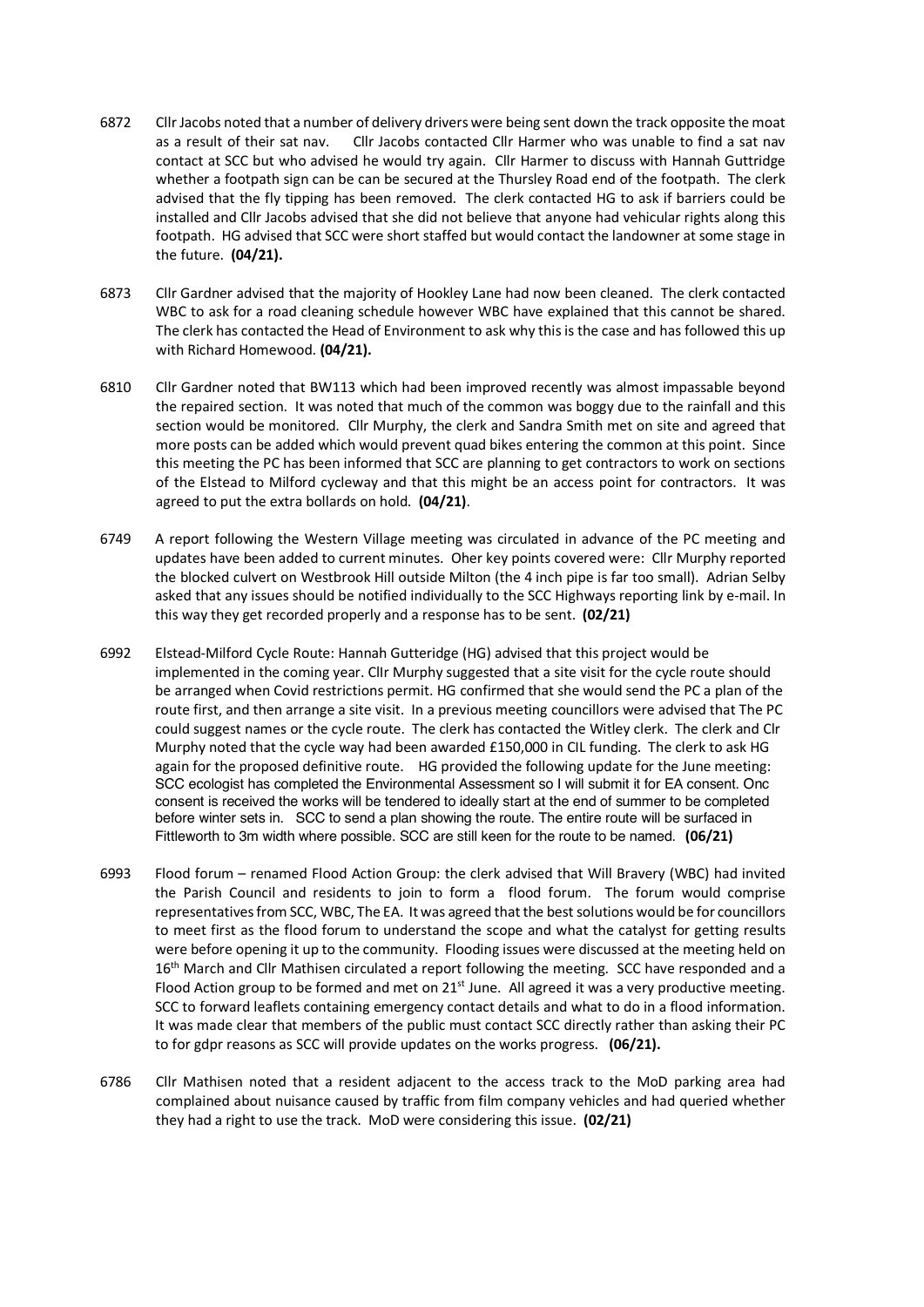- 6994 LD noted that the potholes on the road leading to the DZ parking were worse than ever. Cllr Mathisen to feed back to the MoD. Cllr Mathisen advised that he had tried to contact MoD on a number of occasions to no avail and would try again after the June meeting. **(06/21)**
- 6995 Woolfords Lane Cemetery Sign post. Prior to the meeting the clerk had obtained two costs: £135 from Woolmer Fitzpatrick (who produced the village green signpost) and c £130 from AJ Signs (who produce the defibrillator signs). Councillors agreed the costs, the clerk has obtained written permission from Skanska and SCC and the sign has been ordered. **(06/21).**
- 6996 Height restrictor barriers: Police have advised the Parish Council to consider securing their land. Cllr Murphy proposed the installation of lockable metal height barriers and a price comparison process was undertaken and the clerk has also sought advice from SEACAMB. The restrictive barrier is purchased under the PC's power to spend money on crime detection and prevention measures (Local Government and Rating Act 1997, s 31). The barriers have been ordered and the clerk has chased for an updated and was told delivery is expected early July. **(06/21)**.
- 6997 Cllr Webster proposed undertaking a survey of Elstead residents to determine a) if there are any covid related issues b) to understand the impact of covid from a social and employment perspective c) to understand what is important to Elstead residents and d) use the findings to provide areas for future follow ups. Cllr Webster advised that the survey would be undertaken face to face once all vulnerable groups had been vaccinated. Cllr Webster circulated a sample survey prior to the April meeting and feedback was given. It was agreed that the village would be divided into sections from which individuals could be chosen. An updated survey to be circulated to the PC and questions to be asked either via online or face to face. The clerk to shred any addresses and the main covid survey to be undertaken in September by Cllr Webster. **(05/21).**
- 6998 Cllr Mathisen advised that residents at BVR were investigating fibre optic cable and had extended the group to include residents in Red House Lane and Thursley Road with an aim of reaching the Elstead South group. 150 homes and 13 businesses have signed up to date and a Community Infrastructure Company to be formed imminently. An article was written for the May issue of the Elstead village news which generated some interest. Open reach have supplied a quotation. **(06/21).**
- 6855 Cllr Gardner advised that residents from Hookley Lane were collating evidence on inconsiderate parking and liaising with SCC on this matter. **(03/21).**
- 6880 Guinea Common parking issues: residents have been liaising with MoD as vehicles are being parked in the lay-by to the left. The clerk advised that  $1<sup>st</sup>$  Call are able to place logs to deter parking if needed. **(04/21).**
- 6856 A resident asked for help regarding a blocked lateral drain along the Seale Road. The drain has been blocked for some time. It is not certain whether the drain has been jetted. The resident was asked to email the details to the clerk who would follow this up. **(04/21).**
- 6857 Two residents asked whether a small section of the Backland Field could be given over to a mountain bike dirt track similar to S4P at Rodborough Common. At the moment there was nothing for teenagers to do in the village aside from organised sports (football/cricket/tennis). The residents noted that mountain bikes appeal to all ages and ability and was a sustainable form of exercise. At Rodborough Common all ages of people visit the track – people tend to do the runs several times and don't just "hang around." The bike track would need a relatively small section of land allowing for the majority of the field to still be rented out from which the Parish Council could still earn an annual income. Councillors were largely supportive of the idea in principal and asked that the residents do further research. It was noted that there would need to be a public consultation for those residents living locally. An access route could be created through the bottom of Burford Lodge Rec. **(04/21)**.
- 6999 Woolfords Lane cemetery building: To relay roof tiles and hip tiles. The clerk has sought three quotes to date, one contractor is unable to provide a quote, a second company quoted £2,500 based on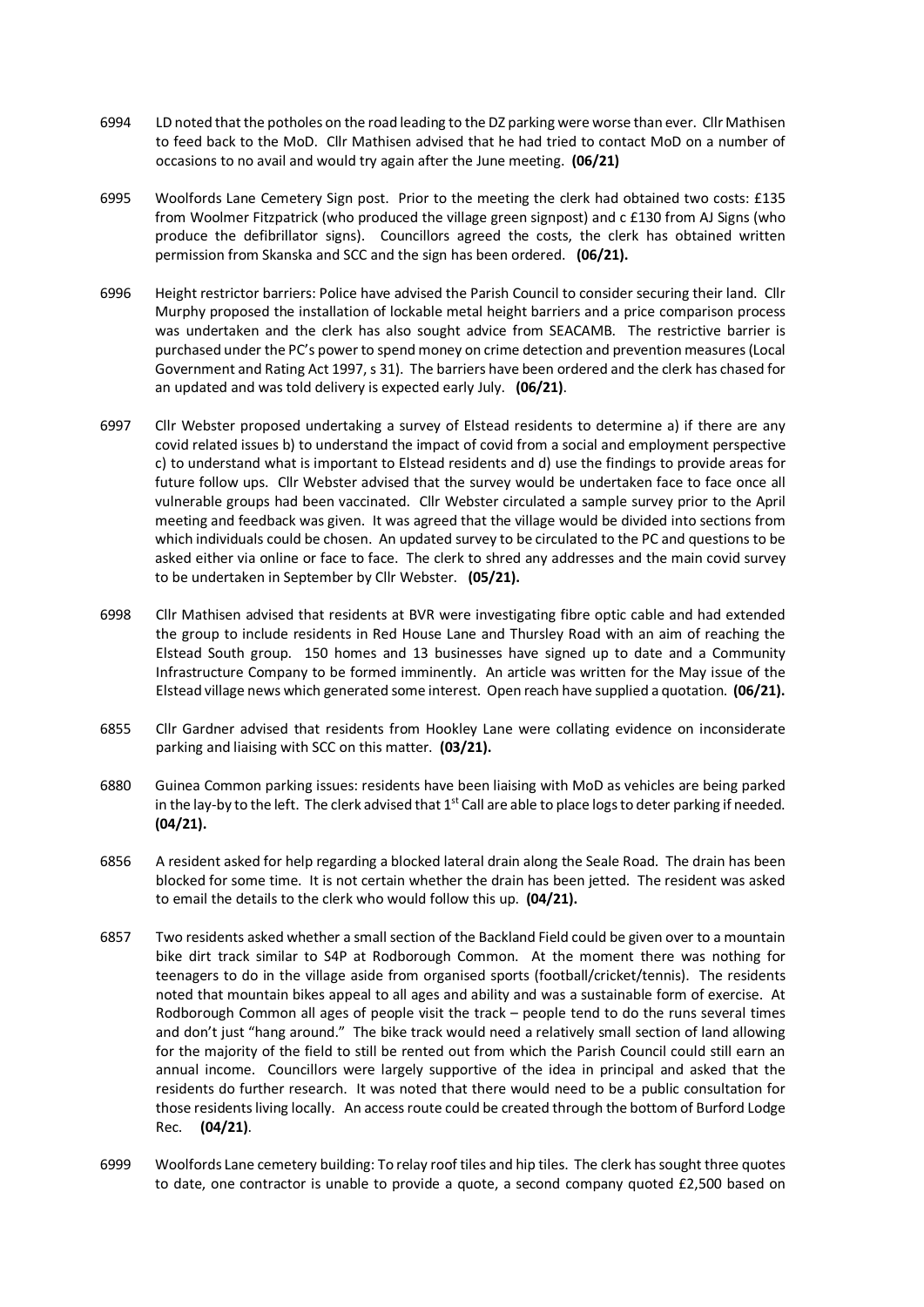using the existing tiles or £4,477 for new tiles and a third company quoted £1,960 which councillors approved. The work is undertaken under the parish council's powers to contribute towards the expenses of cemeteries (Local Government Act 1972, s.214 (6) ). The clerk has instructed L Audsley Roofing Ltd who has advised that the work will be started on 26th June. **(06/21).**

- 6899 Woolfords Lane Cemetery door frames are rotten and need replacing / repairing. The clerk to instruct RK to quote. **(04/21).**
- 6887 EER Update: The EER committee is continuing to meet monthly however it is very quiet in terms of client need and volunteers. The name of the sub group has been changed to Elstead Community Response (to fall under the overall umbrella of EER). The ECR contains to remain active although in the past month there has been only one request for help. **(04/21)**
- 6888 EER plan: Cllrs Rees and Snape met with WBC regarding the EER plan on 19<sup>th</sup> February 2021. Cllr Snape noted that the meeting had been very helpful as it provided a good framework and will allow the EER to signpost rather than duplicate efforts. The EER will focus on helping in four key areas: pandemic, utility outage, fire and flood. It was agreed the current plan will note that it is "under review". Cllr Snape has put forward an EER plan to simplify what is already there. **(04/21).**
- 7000 Phone line: EER phone line to be reviewed at the June meeting. The clerk to contact Cllr Rees for his views on the continuation of the phone line after the June meeting. **(06/21).**
- 6271 Environmental PIC: The clerk advised that there was c £700 left in environmental PIC monies. Councillors agreed to the proposal that the clerk should apply for this money to be used for information boards at The Moat car park. **(06/20).**
- 7001 CIL Funding: The CIL application for the boardwalk repairs was submitted on time however WBC subsequently announced that the deadline date for CIL applications receipts has been extended (without consultation) to the end of January 2021. The CIL Advisory Board have finally met and assessed all of the applications and the Executive have approved an allocation of £98,000 to the POR fund and the clerk has received formal notification of the offer of £98,000. The offer has been formally accepted the offer. **(06/21). Minute to be removed next month.**
- 7002 NE boardwalk plan: NE shared a document with their proposals for replacing the boardwalk and Cllr Murphy and the clerk fed back comments at the POR committee meeting which was held on  $24<sup>th</sup>$ February 2021. The main area of concern from Elstead Cllrs was that there was a proposal not to reinstate the access to the boardwalk from BW 504. Cllr Murphy felt that NE had taken this point on board. NE re looking at other options including creating bunds as well as boardwalks for pedestrian access. **(06/21) Minute to be removed as covered under agenda item 12.**
- 6891 Car parking at The Moat: a voluntary car parking system at The Moat costing £25/year. Councillors to monitor if parking along the Thursley Road increases as a result. **(04/21).**
- 6915 A member of the public raised the issue that more recreational facilities were required for women and asked if the PC consider this. Cllr Murphy advised that a netball court typically cost £50k and that recreational facilities were generally more successful when there was a specific club involved who would manage the on-going maintenance of the facilities. The costs of such a scheme were discussed with suggestions that it could be funded via CIL however it was further noted that any schemes needed to demonstrate an element of match funding. It was agreed that this would be further discussed at the June meeting. **(05/21).**
- 7003 Borehole project: Cllr Murphy advised that to date the project had received £16,000 of funding of which £3,000 will came from gift aid and elsewhere. The PC supported by TRRT submitted a joint application for £10k funding to the SCC Big Fund Scheme. The PC also noted its support of the project with a £1k donation which is makes under its power to utilise wells, springs o streams for obtaining wate,(Public Health Act 1936 s. 125). Three quotations for the installation of the borehole have been received and were circulated before the April meeting; Nichols Boreholes £14,195, Onesen Energy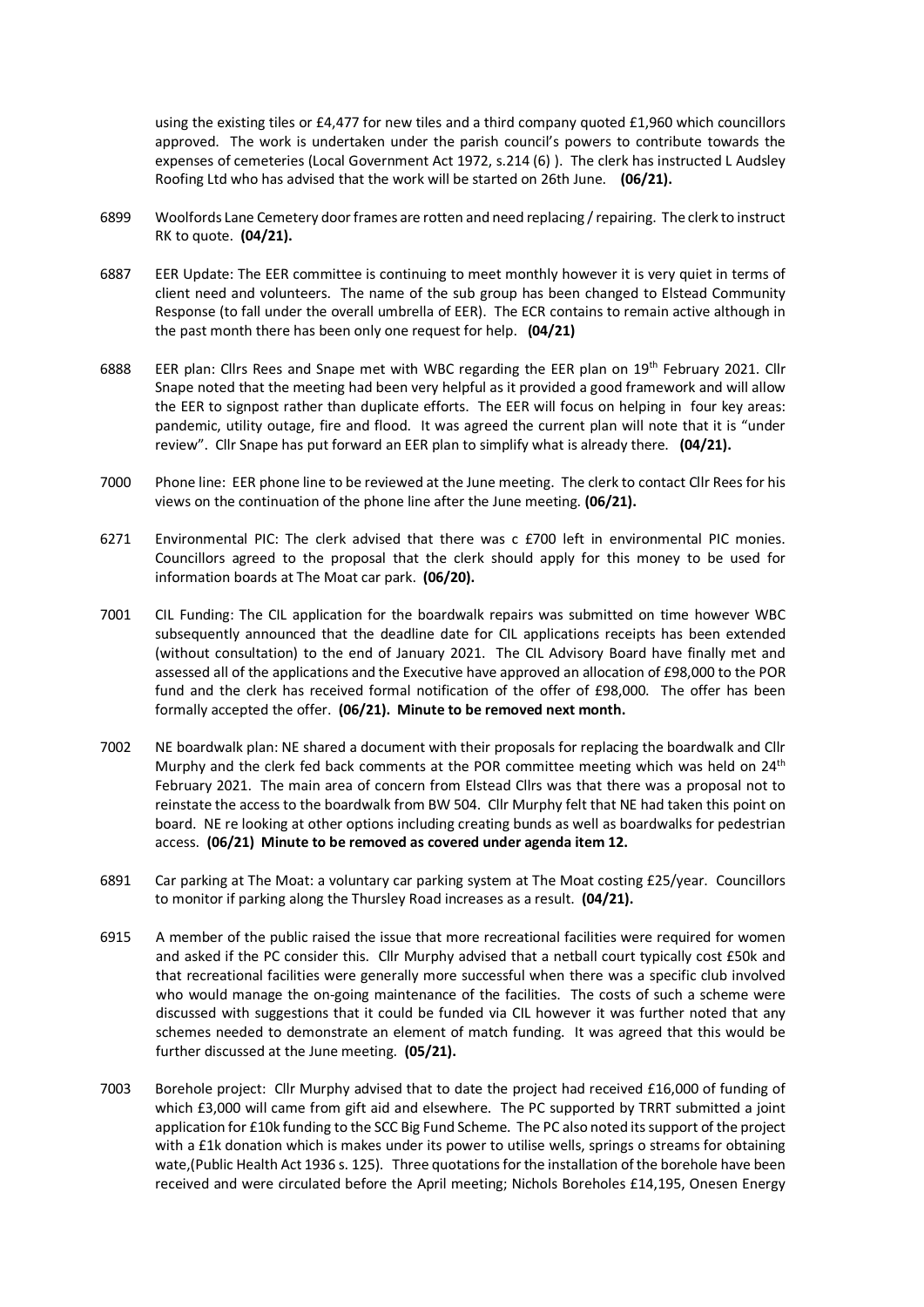£15,484 and Borehole Service Utilities £13,583. All prices excluded VAT and are just for the borehole installation (ie do not include the irrigation works). The Onesen quote includes the cost of the electrical connection and a brick built enclosure for the control system, the other two don't (this is estimated to be between £1,500 and £2,000). Onesen also include a variable speed pump, which is better than the standard constant speed pump offered by the others. It was agreed that the quote from Oneson energy represented the best value in terms of work included within the scope of the project. The clerk has contacted Came & Co for insurance costs. The borehole project has now received committed donations of £17,000 plus £1,500 in gift aid and a likely £2k marketing monies from Burns & Webber. An application to the SCC Big Fund was submitted in March but there has been no feedback from SCC on this. The scheme has been given the "go ahead" and work is due to start during the first week of July. The application to surrey is still live but after three months there has been no response on it. The first stage of works can be completed without this funding. **(06/21).**

- 7004 Grounds treatment: The Clerk sought three quotes for lime and fertiliser grounds treatment work to both recs. One contractor was unable to quote. Grasstex quoted £1,760 for 1000kg each of fertiliser and lime whereas Continental quoted £1,653 for half the amount of fertiliser and lime. Councilllors agreed that Grasstex should be awarded the work which it does under its powers to acquire and maintain land for public recreation (Local Government Act 1972, s 226). The works have been completed and both recs are looking in good condition. **(06/21)**. **Minute to be removed next month.**
- 7005 Car park improvement (Burford Lodge): remedial work will be carried out by the council's maintenance person during half term and the side of the access road will also be scrapped back to maximise access when cars are parked. The works are undertaken under the PC's powers to provide parking places for vehicles, bicycles and motor-cycles (Road Traffic Regulation Act 1984, s. 57, 63s). The clerk has instructed rec user groups. The work has started however there was debris in the crushed concrete. A further layer of plainings to be added to cover the road surface this week. **(06/21)**. **Minute to be removed next month.**
- 6964 Cllr Jacobs noted that in a recent NHP feedback session it was noted that there were possible issues for people living with the NHP area trying to work who have no transport of their own. The clerk to obtain a statement to this affect as this would support the NHP's promotion of certain development sites. **(05/21)**.
- 6969 A resident had contacted Cllr Murphy, concerned about some trees. The clerk to contact the resident. **(05/21).**

## **5.0 REPORT FOLLOWING THE MEETING WITH THAKEHAM HELD 25TH MAY 2021**

7006 Thakeham Meeting: a detailed report was circulated prior to the meeting. Cllrs Murphy, Jacobs, Else, the clerk and DD met with Chris Brake and Tristan Robinson of Thakeham to discuss a document that the PC had prepared which listed all the short comings associated with the WMP build. As a result of the meeting the following actions have taken place: the footpath has been reinstated through the development, the old perimeter fence has been removed, a new 1.8m fence has been installed in front of the deep culvert, debris will be removed from the grazing land, the sandpipe has been capped (this wasn't their responsibility), proper signage will be installed on the route to the SANG and they have committed to discuss the play area with Clarion. Cllr Murphy explained that there should eb a 5m barrier between the house and the LAP (NPPF planning). LD asked whether the "no mans land" could be an options for a LEAP. **(06/21).**

#### **6.0 REPORT FOLLOWING THE MEETING WITH SCC HIGHWAYS HELD 27TH MAY 2021**

7007 SCC Meeting: a report was circulated prior to the meeting. Cllrs Murphy, Jacobs and Hamer met with Mr Peplow plus another representative from SCC Highways on site at The Croft. The discussion was over the decision of SCC to agree access arrangements (ref Croft 2 planning application) which went against SCC guidelines. Neither representative could explain why they had ignored the advice of their technical advisor or provide evidence to explain why they had discounted SCC guidelines. **(06/21). Minute to be removed next month.**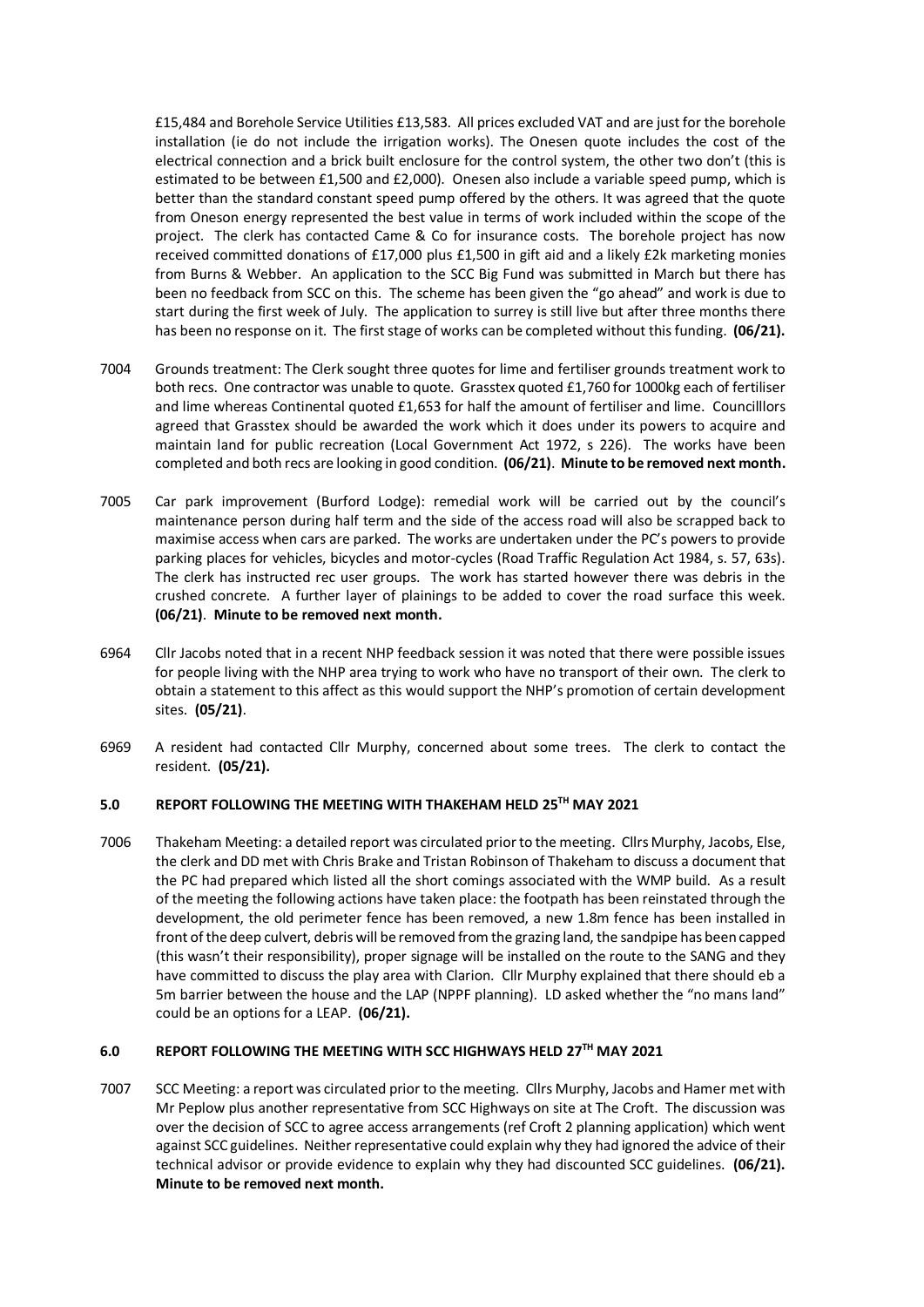#### **7.0 WBC UPDATE**

7008 There was no update at the meeting. **(06/21). Minute to be removed next month.**

### **8.0 SCC UPDATE**

- 6949 BW101; Clr Harmer spoke to SCC legal to try and understand what can be done to protect this. A resident is badly impacted by the use of this track by film companies. It was noted that not all film companies need planning permission as some filming lasts less than 28 days. Cllr Murphy noted that he and Cllr Mathisen had provided a schedule of times for the film company to access the route which precluded late at night and early morning. Mod has accepted this document and Cllr Murphy to forward it to Cllr Harmer. **(05/21).**
- 6820 There have been further discussions regarding the blocked drain opposite Hunters Farm on Seale Lane. There is a lot of water in the road and SCC investigated it on  $22^{nd}$  January 2020 however no further action appears to have been taken. This issue was raised again in February 2021. The clerk contacted SL-C (SCC) who advised that as soon as works on Whitmead Road had been completed SCC would be able to focus on this issue. **(03/21)**
- 6004 Cllr Mathisen raised the issue of Fulbrook Lane the side of the road near to Thundry Farm needs improvement. **(02/20)**
- 7009 There was not much to report as SCC has been running a number of induction meetings following the recent election. Schools have received some SEND funding. **(06/21). Minute to be removed next month.**

#### **9.0 NEIGHBOURHOOD PLAN UPDATE**

- 7010 Mini consultation on revised housing policies: The focused consultation ran from 26th March 2021 for six weeks until  $7<sup>th</sup>$  May 2021 and there have been 156 responses. The NHP team are happy with the number of responses as this was a reconsultation. Final proof read of the NHP has been completed and just waiting on the last draft to submit to WBC for Regulation 15. **(06/21).**
- 6823 Site assessment : Aecom have concluded their initial assessments of the three new sites that have been put forward (VAM, Kingsmead and Springfield). The draft SEA was received on 15<sup>th</sup> March and needs to be read. The revised HRA is in progress. **(03/21).**
- 6886 Village Design Statement (VDS): Cllr Jacobs chaired a meeting on 30.11.2020 at which it was agreed that the VDS just needed basic refreshing and updating and would benefit from photographs. Two meetings were held in January and one in February at which the whole revised copy was reviewed. Photographs are in the process of being taken and the revised copy to be proof read. Work on the VDS will be picked up again once the focused mini NHP consultation has been analysed. **(04/21).**

#### **10.0 OUR ELSTEAD UPDATE (OE)**

- 6012 Village Wide Fete: Discussions have been held and the current theme idea is a 'carrot festival' which would tap into Elstead's past as an important carrot producer. **(02/20).**
- 7011 Village sign: Councillors agreed that it should be based on the PC logo that was created for the new village website and the Billmeir Trust have kindly donated £5,000 to this project. Progress has been slow due to the blacksmith's availability. Planning permission for the village sign to be sought and the clerk advised that if the village green had not been transferred to the PC, the PC would need to seek approval from WBC to install the sign. The clerk advised that the contract had been signed and the deposit sent to the blacksmith. A full size dummy of the sign due on 24th May. It was agreed that a plaque would be made accrediting the sign to the Billmeir Trust. **(05/21).**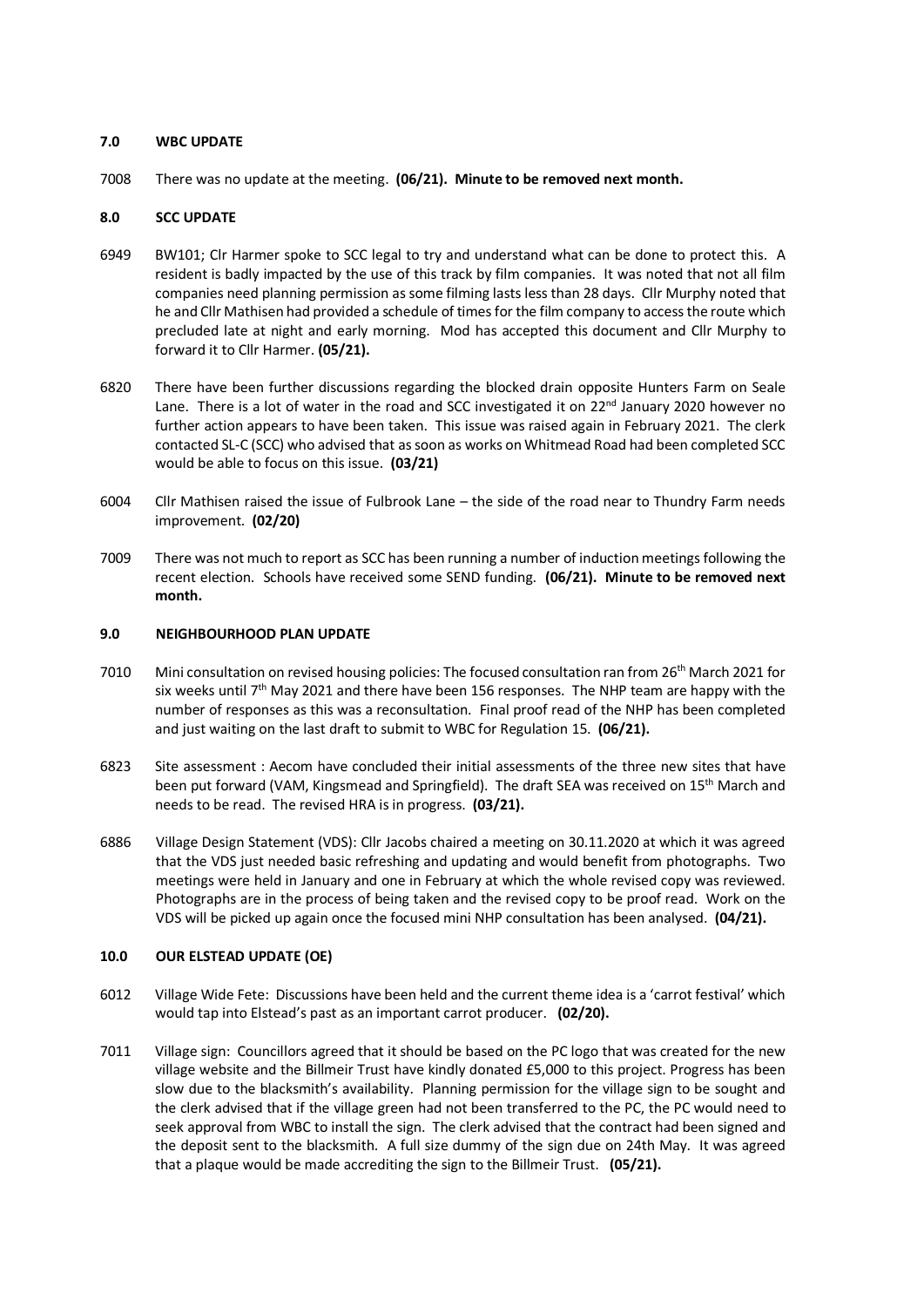- 7012 Electrical supply to the green: Cllr Mathisen has liaised with SSEN and advised that there is an electricity supply to the green. The clerk applied for Members Allocation Grant and was successful in receiving £1,200 towards the project – thanks were given to Cllr Harmer. The clerk is seeking approval from WBC to site the termination point. Cllr Mathisen noted that the termination site will need to be a cabinet 3 feet high. Councillors felt that this would be too much of an obstruction and asked if Cllr Mathisen could try and ascertain if it was possible to have an underground point instead. Cllr Rees noted that this must be secured to prevent unlawful electricity usage. Cllr Mathisen met with DJK who have proposed a solution – an underground power box in the middle of the green. The clerk and Cllr Mathisen have been following up with WBC and the electricians for quotes. (**06/21).**
- 7013 Village Green: Cllr Mathisen noted that the village green would benefit from some remedial work. It was agreed that grass seed and top soil would be spread over the village green in September 2021 and after discussion at the June meeting it was resolved that the clerk should seek a quote from Grasstex to undertake the work and this would be presented at the July meeting for approval. **(06/21)**.

#### **11.0 ELSTEAD VILLAGE ROAD SAFETY**

- 7014 EVRS working party held a preliminary meeting where four key areas were identified; Thursley Road, Milford Road, Hookley Lane and the Village Green. Issues such as parking, speeding, maintenance have been looked at with each graded red, amber and green. The working party held a good brain storming session and a number of ideas came from this. Following the meeting Clr Snape and the clerk met with AS (SCC Highways) and will update the working party at the next meeting scheduled for 28th June. **(06/21). Minute to be removed next month.**
- 7015 Road safety outside St James Primary School: The clerk had circulated some draft notes from Cllr Snape (which were also supported by Cllr Else who is a governor at the school as well as a Ward Councillor) prior to the meeting. Councillors supported the draft and Cllr Harmer to write to Adrian Selby (SCC Highways) asking for his advice. Following the preliminary EVRS meeting the clerk spoke to Mrs Elliott who said she would be pleased for the school to be involved in any schemes. **(06/21).**
- 7016 Zebra crossing repainting: Following Cllr Mathisen highlighting the need for it to be repainted the clerk has notified SCC who have confirmed that it has been scheduled on their works list. SCC were unable to give a completion date despite the clerk requesting an update for the June meeting. **(06/2021).**
- 7017 Thursley Road improvements: The section from The Bel and Dragon to the Sandford Villas has been scheduled for road improvement but that it is the section from Sandford Villas to the centre of the village green that required the most work. Cllr Murphy noted that the PC had already received notification that this section was to be resurfaced and then nothing has happened. The clerk found a copy of the notice which she shared with Cllr Harmer. Cllr Harmer discussed this with SCC colleagues and investigative work to be undertaken when machinery is available – Clr Harmer explained in the June meeting that there was no date advised as of yet. **(06/21).**
- 7018 Speeding: The clerk advised that she had received a number of complaints regarding speeding through the village and the inefficacy of the VAS. Cllr Davidsen agreed that there was an on-going problem of motorists ignoring the VAS. The Clerk discussed this with Sam Adcock, the new Borough Inspector. Sam Adcock noted that it would be better if residents could form a community speed watch volunteer group however the clerk had explained that she felt it was unfair to put this onus on residents and no one would be able to do this under covid restrictions. The clerk to follow up meeting attendance and speed enforcement with PC Farmer. PH (SCC) has contacted SCC to forward speedwatch information to the clerk following a meeting on 15.6.2021. **(06/21)**
- 7019 VAS: The clerk advised that the VAS project was being reactivated. The clerk advised that the batteries were £60 each and a charger was £100. Cllrs approved the costs under its powers to contribute to traffic calming schemes, Local Government and rating Act 1997 s.26-29. Cllrs have agreed that the batteries could be charged at Thursley Rec Pavilion. The clerk met with PH (SCC) and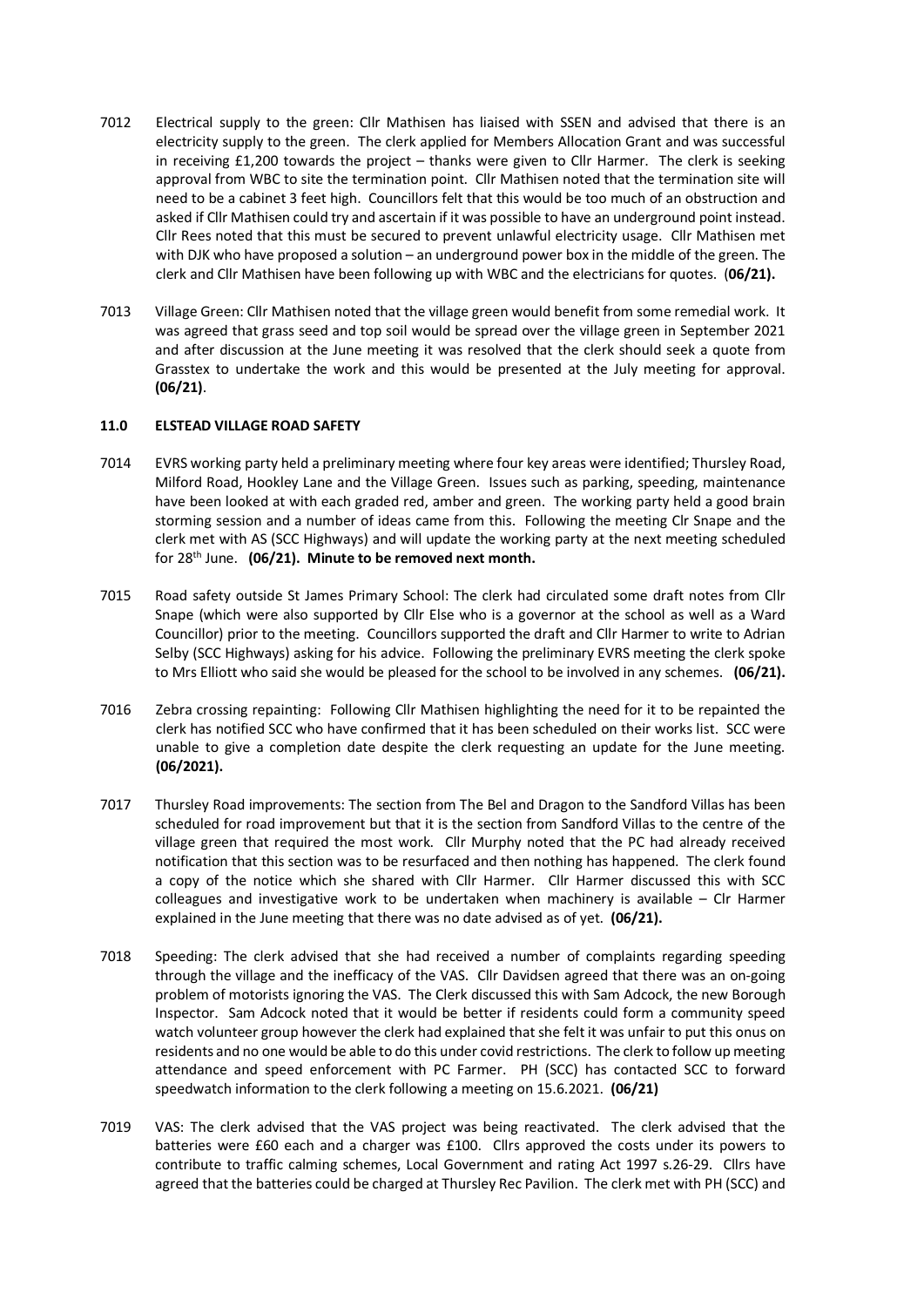AS (SCC) to agree locations. A VAS was set up on the directional finger post on church green. PH supplied some batteries and the clerk to purchase the PC's own batteries. 2 x speed monitoring to be undertaken at Fir Mead and Church Green VAS locations – PH to arrange. 2 posts to be installed at Fir Mead and by TR Rec. S advised it must be Katy Poulsam who have quoted £1k for a corner warning sign, post and installation. The clerk to ask Clr Harmer to ascertain why it must be installed by KP as RK has attended a Highways accreditation course. **(06/21)** 

7020 BT land: Cllr Murphy contacted BT to see if it would be possible to lease the land but the contact said that it would not be suitable for the public to use the land. BT stated that it has no plans to do anything with this space until 2027. Cllr Murphy has contacted BT again following a meeting with St James' Primary School who have stated that they would like to use this land for staff parking which the PC recognises will go some way to help improve the parking situation in front of the school. The contact at BT to forward this to the relevant departments for consideration. BT have now advised that they are sympathetic to the request but have ceased issuing licenses on their land as a result of covid. Cllr Murphy confirmed that Jeremy Hunt has written directly to the CEO of BT in support of this opportunity. The clerk to ask Cllr Else if there has been any progress with subsequent correspondence to BT from Mr Hunt. **(06/21)**

#### **12.0 PRESERVE OUR RESERVE**

- 7021 A working party meeting was held on  $16<sup>th</sup>$  June. NE are minded to agree with the PC's suggestion that the link from BW504 to the reserve should be retained. Funding of £98k (WBC CIL), £55k (donations) and £150k NE are confirmed. The working party are anxious to get the project started and JM to liaise with WBC as to whether planning permission is required. **(06/21).**
- 7022 The ToR for FOTC was circulated in advance of the meeting an was ratified by councillors. **(06/21). Minute to be removed next month.**
- 7023 Councillors agreed that £500 should be transferred to The Friends of Thursley Common (FOTC) to cover wardens clothing and websites fees. Councillors agreed that the website should be created and as the fees were c £250 / annum would support it jointly with Thursley PC if required in the future. **(06/21). Minute to be removed next month.**

## **13.0 BACKLAND FIELD**

- 7024 Following the decision of the current tenant not to renew her lease, expressions of interest from new potential tenants were sent to Pelhams. A list of tenders was shared with the clerk prior to the June meeting. The clerk shared the value of all of the tenders with councillors but ensured that when sharing this information all tenders remained anonymous for transparency and fairness. Councillors unanimously choose the second highest tender as the value was more in line with what had been originally anticipated. The clerk to advise Pelhams who will inform all who applied and who will draw up the necessary paperwork. **(06/21)**. **Minute to be removed next month.**
- 6950 Backland Field: The sharks and Elstead FC noted that there were also interested in adding two pitches onto the Backland Field and were working on a business case and looking at different options. Cllr Murphy noted that Burford Lodge rec would accommodate a further football pitch so questioned whether this space was required. Cllr Snape noted concern for residents and Cllr Davidsen highlighted that the surrounding woodland was full of wildlife which needed preserving and other comments included the need to preserve the green gap in line with the emerging NHP. Councillors were minded that the storage facilities on Burford Lodge rec should be resolved as a priority and asked that both groups come forward with a business plan and proposal. **(05/21).**

## **14.0 DRAFT REC USERS AGREEMENTS (Item deferred to July 2021)**

6961 The clerk circulated a draft user agreement with councillors prior to the meeting. On the whole the draft was accepted by councillors and the clerk and Cllr Murphy to further amend and recirculate for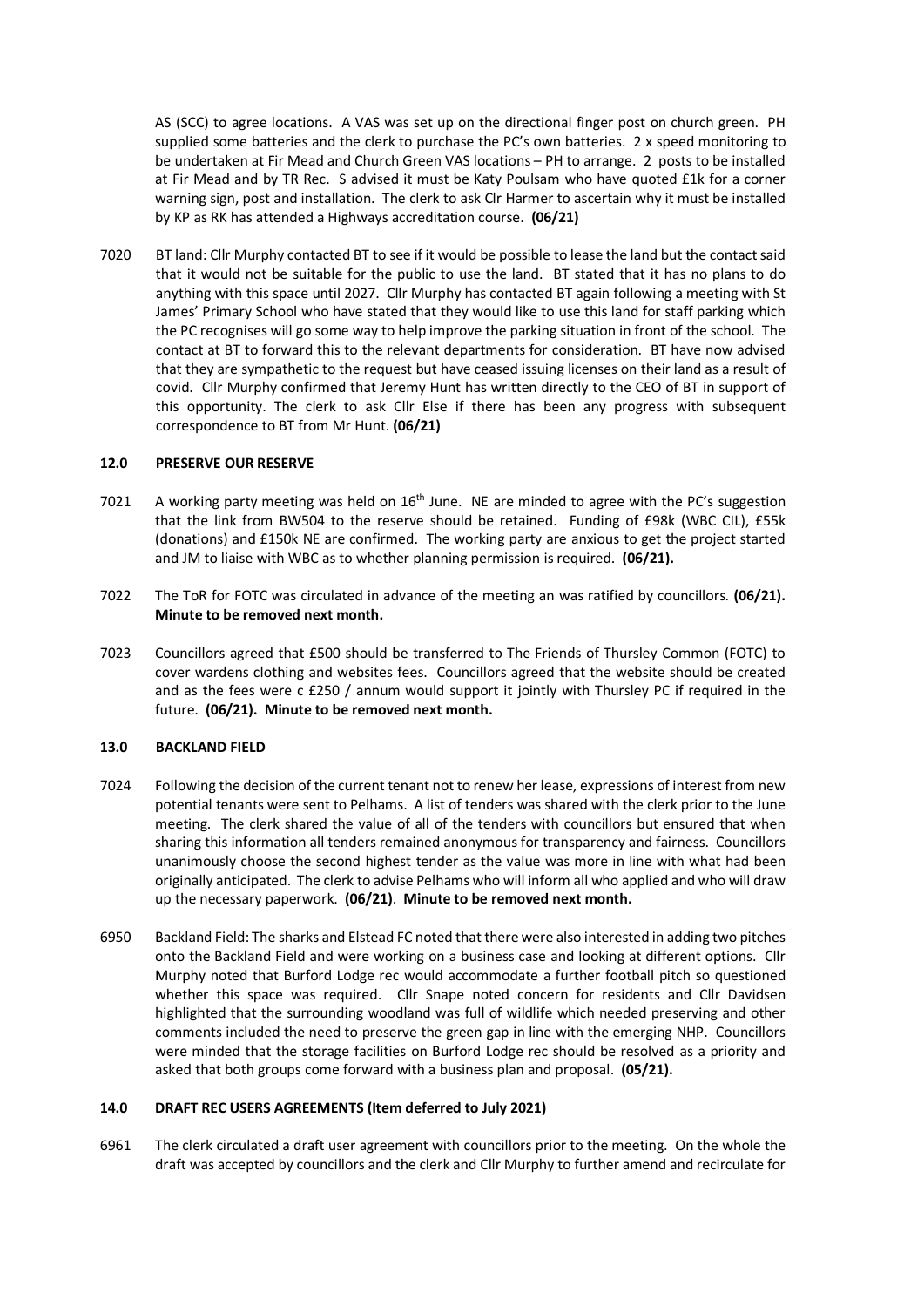the June meeting. Cllr Murphy noted that the car park and the Rainbows play area at Thursley Road were park of the leased area to the TRRT. **(05/21).** 

#### **15.0 BURFORD LODGE REC PAVILION**

7025 Burford Lodge Pavilion: Following the May meeting the felt came off the pavilion roof leading to significant water ingress which results in the semi collapse of both ceilings in either changing room. Elstead FC have engaged someone to under the roof repairs and will fund this. The clerk has advised the insurance company and they have confirmed that the ceiling must be surveyed. The clerk has engaged a surveyor who will undertake the survey on 29<sup>th</sup> June. The cost of £450 will be paid by The Sharks / Elstead FC. **(06/21).**

#### **16.0 VILLAGE GREEN CLOCK**

7026 Clock on the green: an MoP raised the time keeping (or lack of) of the village green clock. Two residents have kindly donated £200 towards the purchase of a new clock and the PC would like to express its sincere thanks for their generosity. The clerk showed some examples at the June meeting and councillors agreed that they liked one with digits as opposed to roman numerals and were interested in the clocks that were branded. The clerk to run a poll on facebook for votes. **(06/21).**

#### **17.0 UPDATED ASSET REGISTER: (item not required for discussion)**

#### **18.0 REPORTS AND CORRESPONDENCE**

- 7027 Members allocation: Cllr Harmer suggested that the borehole could consider applying for some members allocation. **(06/21).**
- 7028 WBC Grass cutting: complaints have been received by members of the public about the No Mow May grass cutting policy which has left many residential areas looking unkept as well as causing a threat of tics and injury through hidden sight lines. The clerk to write to Cllr Townsend, copying Cllrs Elses about this policy enclosing photos and asking f the Portfolio Holder would like to visit the village and see for herself the mess of many of the village's residential areas. **(06/21).**
- 7029 The Queen's Jubilee: The clerk advised that in June 2022 it would be the Queen's Jubilee. Following the suggestion last month that an event be arranged for volunteers the clerk wondered whether the PC would wish to celebrate this. It was agreed that this would be discussed at the July meeting. **(06/21).**
- 7030 Burford Lodge rec carpark has been resurfaced but there were complaints following the fact that plastic, glass and metal items were included within the crushed concrete. Plainings have been ordered as a top surface and works will be completed by 24<sup>th</sup> June. (06/21). Minute to be removed **next month.**
- 7031 Complaints have been received about the bollards however the bollards were spaced and the PC cannot take responsibility for drivers driving over them. **(06/21). Minute to be removed next month.**
- 7032 James Giles has invited councillors to attend an evening talk about the Night jar and visit to the TNNR. Councillors to advise the clerk if they can attend. **(06/21). Minute to be removed next month.**

## **19.O FINANCE (all financial papers including audit documents/reports were circulated prior to the meeting)**

7033 The clerk advised that the accounts had been reconciled correctly and Cllr Jacobs had confirmed this and formally signed the reconciliation. **(06/21) Minute to be removed next month.**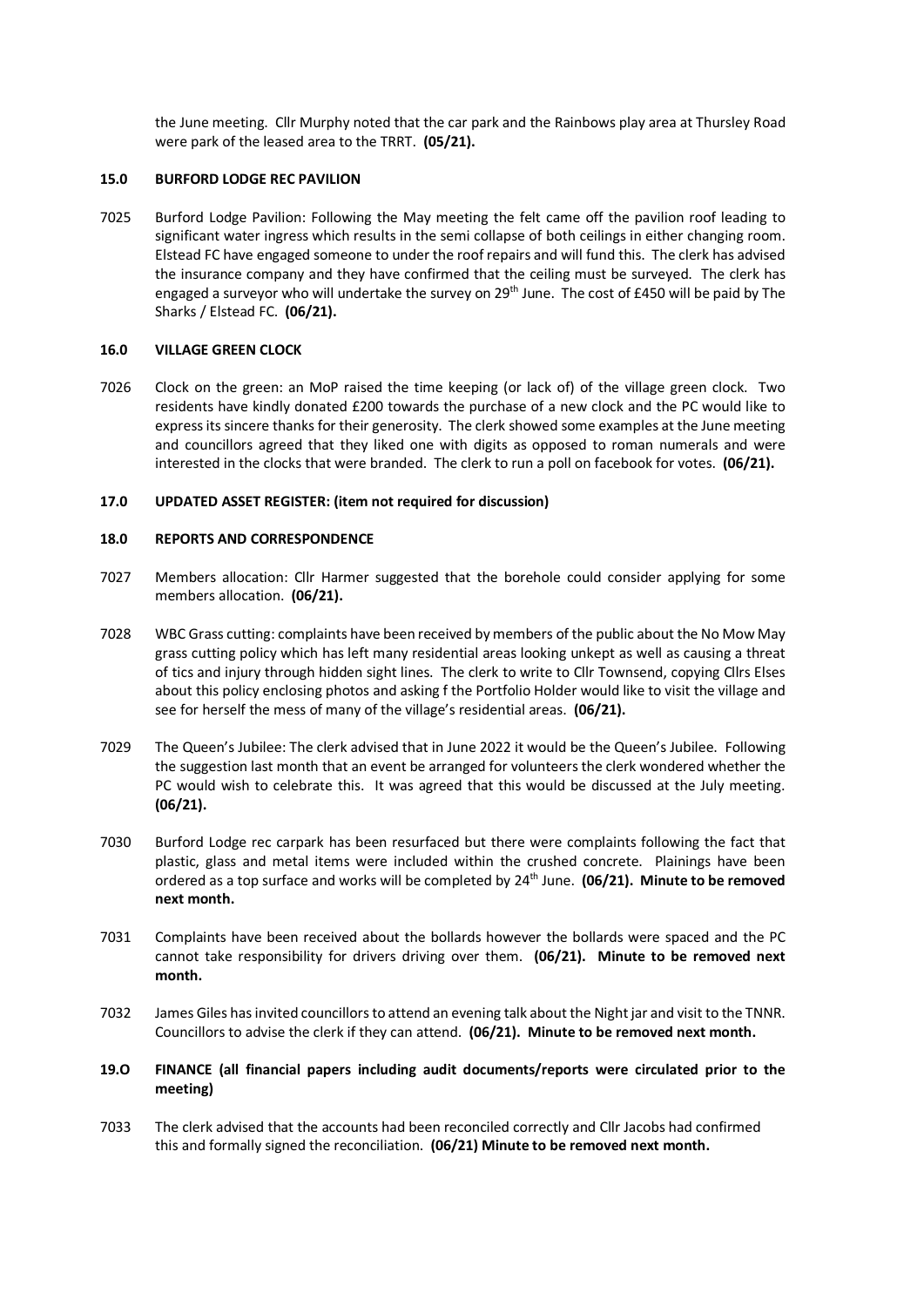- 7034 Bank balance as per statements: Current account £150,210.83 (31st May 2021) and Deposit account £55,163.91 (31st May 2021). **(06/21) Minute to be removed next month.**
- 7035 At 25% time gone c 22% of the budget has been spent. An overview of expenditure by cost centre by month was shared before the meeting. Expenditure includes the majority of the carparking / hard standing (Backland Field) and cemetery paving. **(06/21). Minute to be removed next month.**

| Cheque |                              |                                           |               |
|--------|------------------------------|-------------------------------------------|---------------|
| no     | Payee                        | <b>Purpose</b>                            | <b>Amount</b> |
| 4278   | Axtell Ltd                   | crushed concrete B/L carpark              | £384.00       |
| 4279   | Axtel Ltd                    | crushed concrete B/L carpark              | £384.00       |
| 4280   | Fitpatrick Woolmer           | Woolfords Lane cemetery sign              | £216.00       |
| 4281   | Grasstex                     | lime and fertiliser treatment             | £2,112.00     |
| 4282   | Juliet Williams              | salary 1 of 2                             | £999.00       |
| 4283   | Juliet Williams              | salary 2 of 2                             | £516.10       |
| 4284   | Juliet Williams              | expenses                                  | £78.07        |
| 4285   | <b>HMRC</b>                  | <b>HMRC</b>                               | £1,329.71     |
| 4286   | <b>Shorts Plant Hire</b>     | machinery hire for car park remedial work | £785.85       |
| 4287   | <b>Richard Knight</b>        | maintenance, Carprk and OE                | £2,708.55     |
| 4288   | <b>Richard Knight</b>        | <b>Woolfords Lane Cemetery</b>            | £885.78       |
| 4289   | <b>Elstead Village Halls</b> | Hall Hire 17.5 and 7.6                    | £35.00        |
| 4290   | Diane Snape                  | plants OE                                 | £15.98        |
|        |                              |                                           | £10,450.04    |

7036 Accounts for payment for June 2021 **(06/21) Minute to be removed next month.**

## **Internal Audit:**

- 7037 Internal Audit Report 2020-21: The following actions were discussed and agreed:
	- One cheque was incorrectly drawn up action agreed: clerk and signatories to double check payments
	- Ensure that all VAT receipts are marked with the name Elstead Parish Council action agreed all to ensure this is done
	- The precept amount was recorded in the detailed finance meeting minutes but was not highlighted on the December PC minutes – the clerk to ensure this is recorded moving forwards.
	- The except for matter referred to in the external audit (2019-2020) was not recorded in the minutes and it should have been even if this point was disagreed – the clerk to ensure that his is considered in the future.
	- One PAYE payment was missed but has since been paid clerk to ensure timely payment of all PAYE payments.
	- Pensions contributions have not been paid the clerk did try and contact the pension provider on a number of occasions. The pension issue to be resolved.
	- CCTV was added to the asset register but at the full amount less the deposit. This has been rectified on the fixed asset register sheet. The clerk to ensure that the asset register includes the full cost of the item and to ensure that during the review of the asset register the supporting documents for any additional items are reviewed to ensure the correct amount is recognised on the asset register. **(06/21). Minute to be removed next month.**
- 7038 Statement of Internal Control: this was approved and adopted by councillors. **(06/21**). **Minute to be removed next month.**